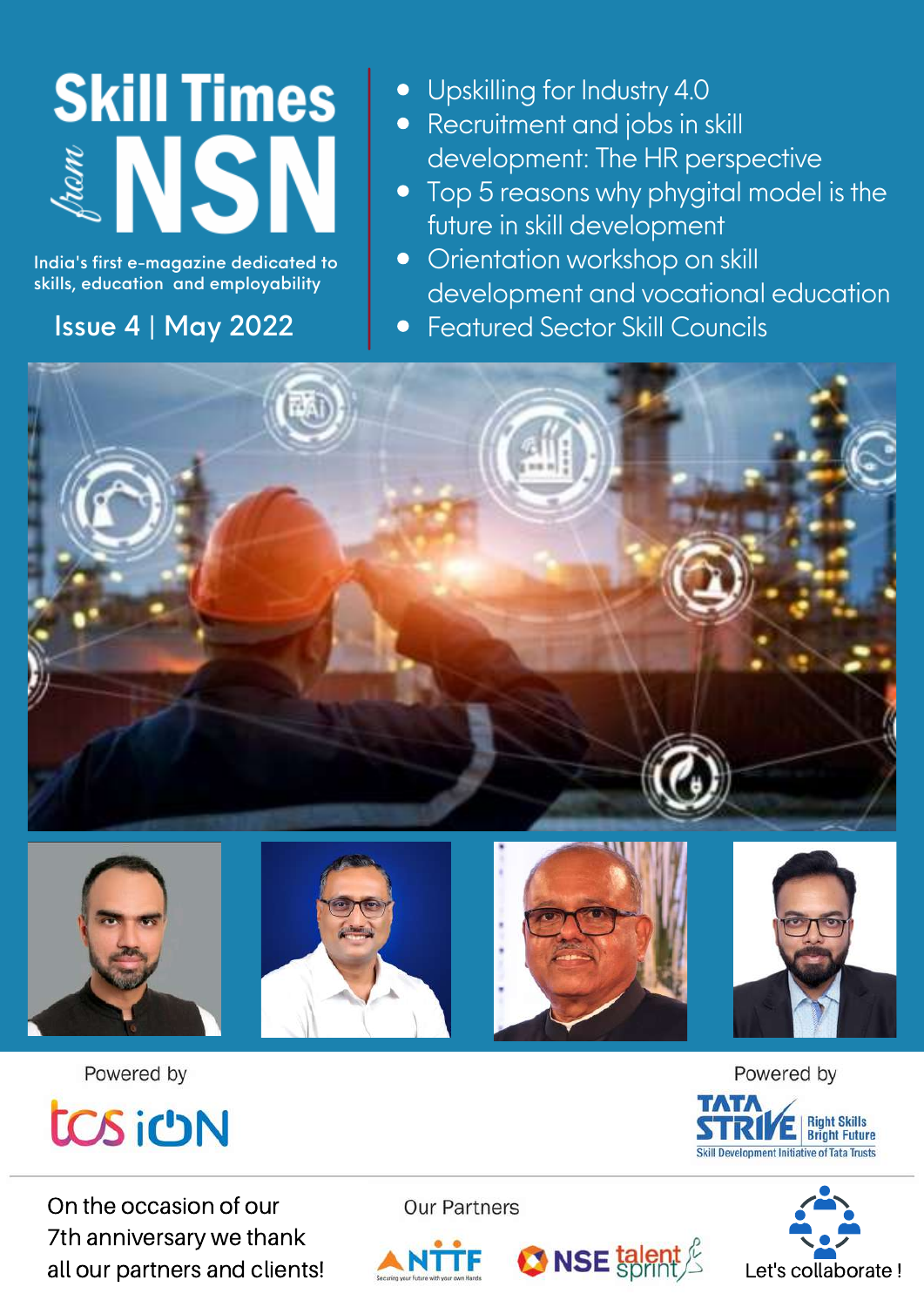# Editorial

### *Dr. Madhuri Dubey*

NSN turns 7! First, heartfelt gratitude to all our readers, subscribers, followers, well-wishers and everyone who has cheered us and supported throughout these seven years. Thank you for making us a part of your journey in enhancing employability through skill-based, vocational education and training.

The ride has been quite eventful, filled with many ups and downs. However, we've been fortunate to have partners and clients who have tremendous faith in our services and have given us an opportunity to contribute to their efforts and initiatives in bringing visibility, creating awareness and sharing the positive impact of work-integrated learning.



As we continue our journey in deepening our engagement and impact, we look forward to more collaborations to explore and build new relationships as we revisit our goals communicate, connect and catalyse.

# Thought leadership

# How to upskill yourself for a bright future in Industry 4.0?

*Pratyusha Tripathy*

### With inputs from the team at TalentSprint

Digital Manufacturing and Smart Factories, the key elements of Industry 4.0, are reimagining all the jobs in the manufacturing industry. The industry is rapidly expanding, and the market is expected to reach \$767 billion by 2025. With the rapid industry growth, the demand for professionals with the right skills is also increasing.

With manufacturing playing a vital role in India's digital transformation, there is a huge push from the government for the skills related to digital manufacturing and smart factories through several government campaigns such as Make in India, Digital India, and Atmanirbhar Bharat!

If you wish to enhance your Digital Manufacturing skills, now is the time to invest in the resources and programmes that will help you prepare for a better and brighter future in the manufacturing industry.

TalentSprint, one of the major EdTech platforms, is offering programmes in Digital Manufacturing and Smart Factories to help you upskill yourselves with the right skills and expertise. Applications are now open. Please visit TalentSprint PG Level Advanced Certification Programme in Digital Manufacturing and Smart Factories.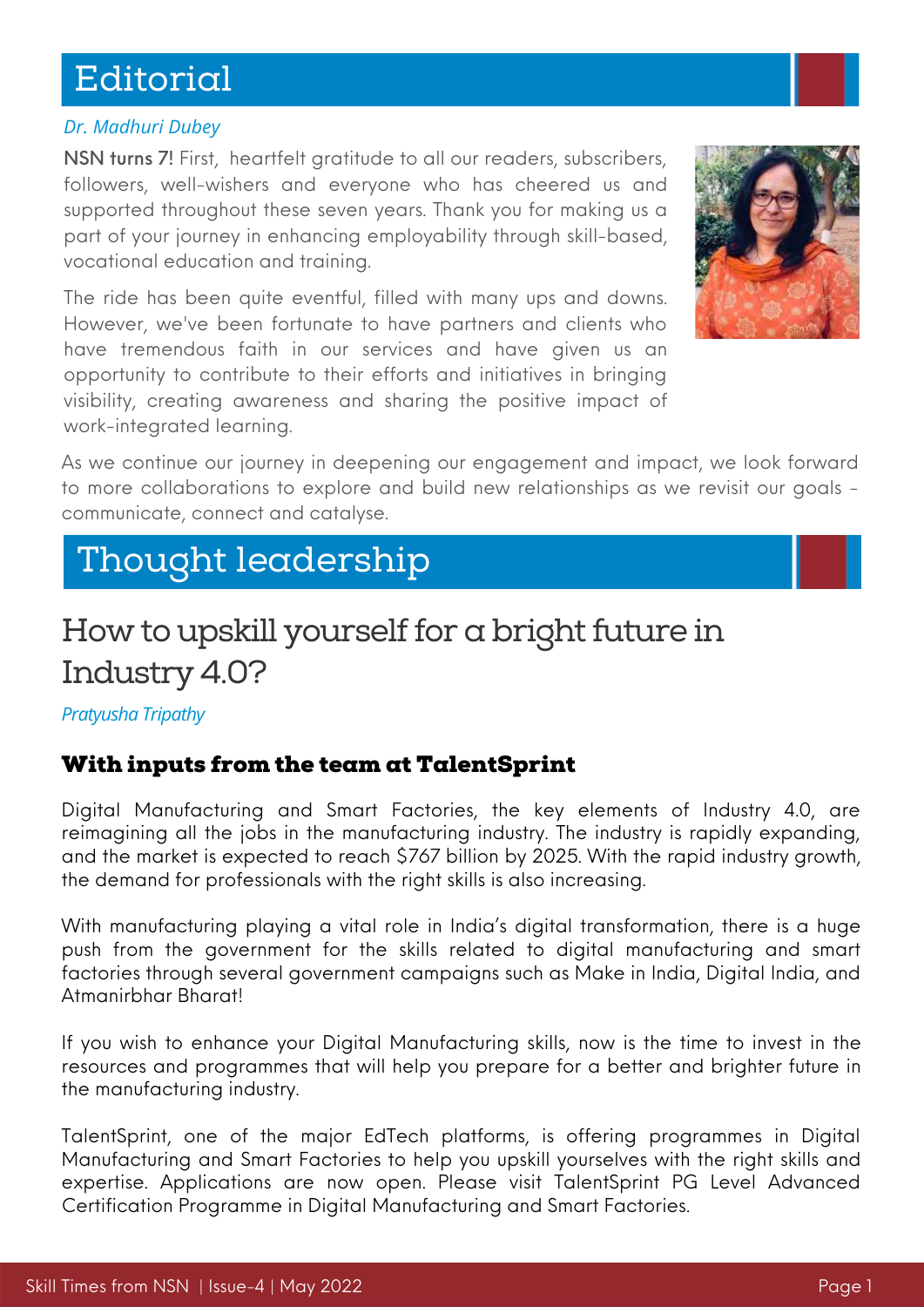#### Digital Manufacturing and Smart Factories: In-demand skills and job roles in Industry 4.0

As many industries are leveraging digital manufacturing, the scope has expanded to industries such as FMCG, automotive, healthcare, aerospace, and defence among others. Major companies like Amazon, Bosch, Hitachi, Schneider Electric, ABB, and SAP SE value your skills more than academic qualifications and work exposure or experience.

Here are a few specialized job roles that you can explore,

- Digital Manufacturing Lead Senior Manager
- Digital Manufacturing Consultant
- **Manufacturing Application Developer**
- Manufacturing Execution System Application Developer
- **Smart Factory Manufacturing Engineer**

Below are a few in-demand technology skills that you must build to ensure steady career growth:

- **•** Programming languages like Python, Java or C/C++
- Robotics
- $\bullet$  IoT
- Cybersecurity
- AI and ML
- Networking
- Mechatronics

Here is what your Digital Manufacturing and Smart Factories programme should offer

Now that you know about the skills required to move ahead and excel in your Digital Manufacturing and Smart Factories career,

searching for the right programme should be our next step forward. What should be the deciding element for you to choose the most relevant



However, there is a significant demandsupply imbalance in this sector. According to a [Gartner](https://www.gartner.com/en/newsroom/press-releases/2021-05-11-gartner-survey-shows-57-percent-of-manufacturing-leaders-feel-their-organization-lacks-skilled-workers-to-support-smart-manufacturing-digitization-plans) survey, 57% of manufacturing leaders believe their organizations lack the skilled workers required to support digitalization plans. So, building the right skills will allow you to advance your career faster than your peers.

programme? How do you pick the best programme for your skill needs?

Let's look at a few key features of a programme that are in line with the industry requirements,

• Covers the basics of Industry 4.0 along with the in-demand skills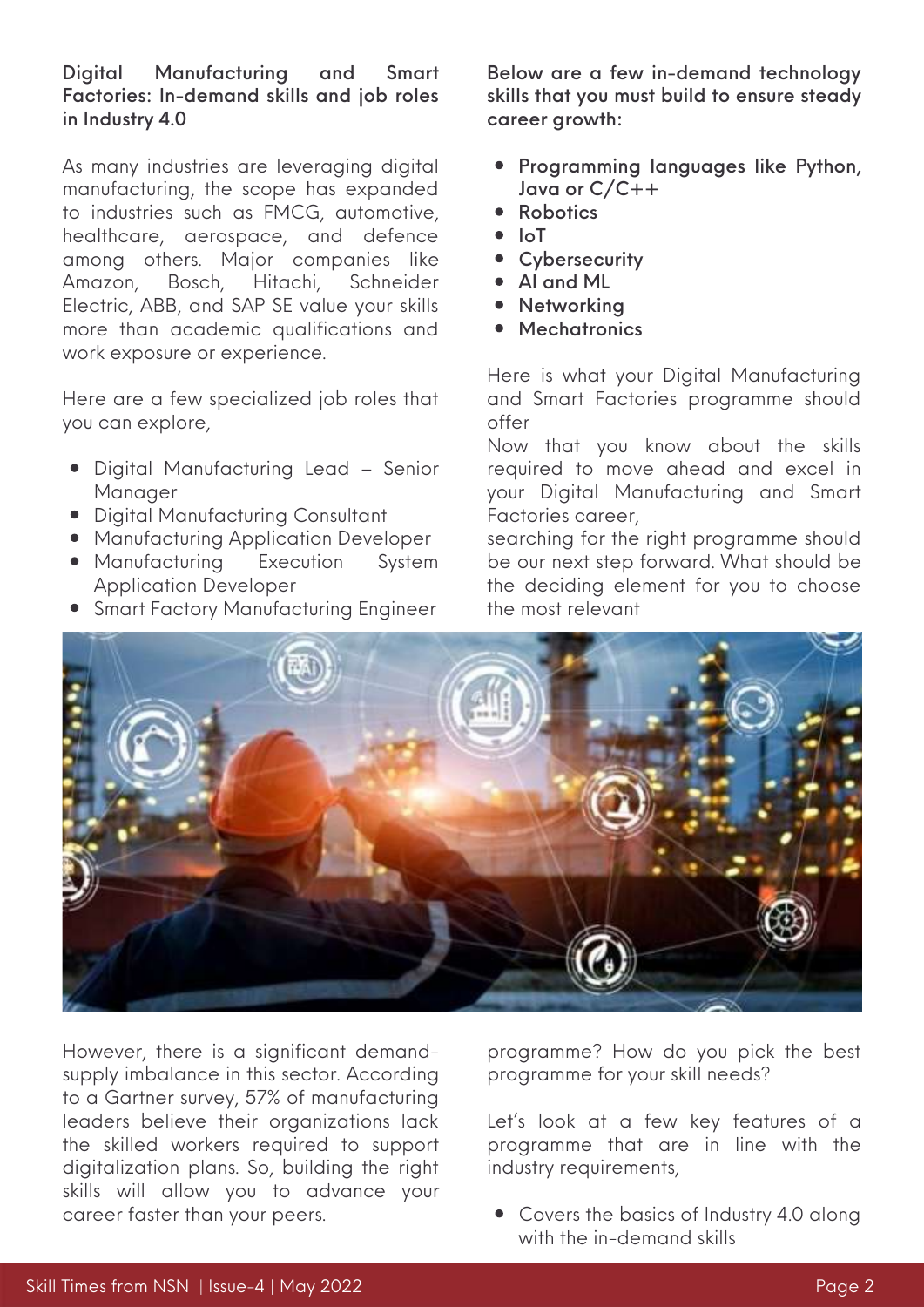mentioned in the previous section.

- Supports learning with the necessary digital tools needed to master the skills.
- Provides/includes interactive masterclasses, mentor support and hands-on practical training through workshops and lab demonstrations.
- delivered by subject matter experts (SMEs).
- Offered by an EdTech platform or institution to ensure that it is effective.

Keeping the above-mentioned points in mind, you can select the programme that is best suitable for you and get started with your journey in the Digital Marketing and Smart Factories segment to build a better future in Industry 4.0. Building the right skills

will help you get recognized as a valuable asset in your organization and will increase job satisfaction as well.

TalentSprint's PG Level Advanced Certification Programme in Digital Manufacturing and Smart Factories is a programme meant for professionals with at least one year of work experience. TalentSprint offers the programme in collaboration with the Indian Institute of Science (IISc). The programme will help you in your career growth and career transition by building the right expertise in the domain. So, if you are an interested candidate, please visit [TalentSprint's](https://iisc.talentsprint.com/dmsf/index.html#faculty) programme page to get a clear idea and enroll in the programme.



# Recruitment and jobs in skill development: The HR perspective

#### *Sahitya Karra*

Over the last decade, the skill development and vocational training domain has been witnessing a paradigm shift. The skill development sector now has diverse opportunities and has been open to accepting people from varied backgrounds, experiences, different aspirations, skill sets and more.

The plethora of opportunities in the skill development sector has made it an attractive career choice among individuals who have the vision to create an impact on society.

This sector has also been attracting young minds, especially millennials, industry experts, experienced professionals, etc. to build meaningful, satisfying and financially sustainable careers in this field.

To understand more about the recruitment and jobs in skill development, challenges in finding the right talent, career growth and progress for individuals in this sector, we spoke to Mr. Mohit Deshpande, Principal Lead – Programme Development, HR, Admin and Infrastructure, Tata STRIVE.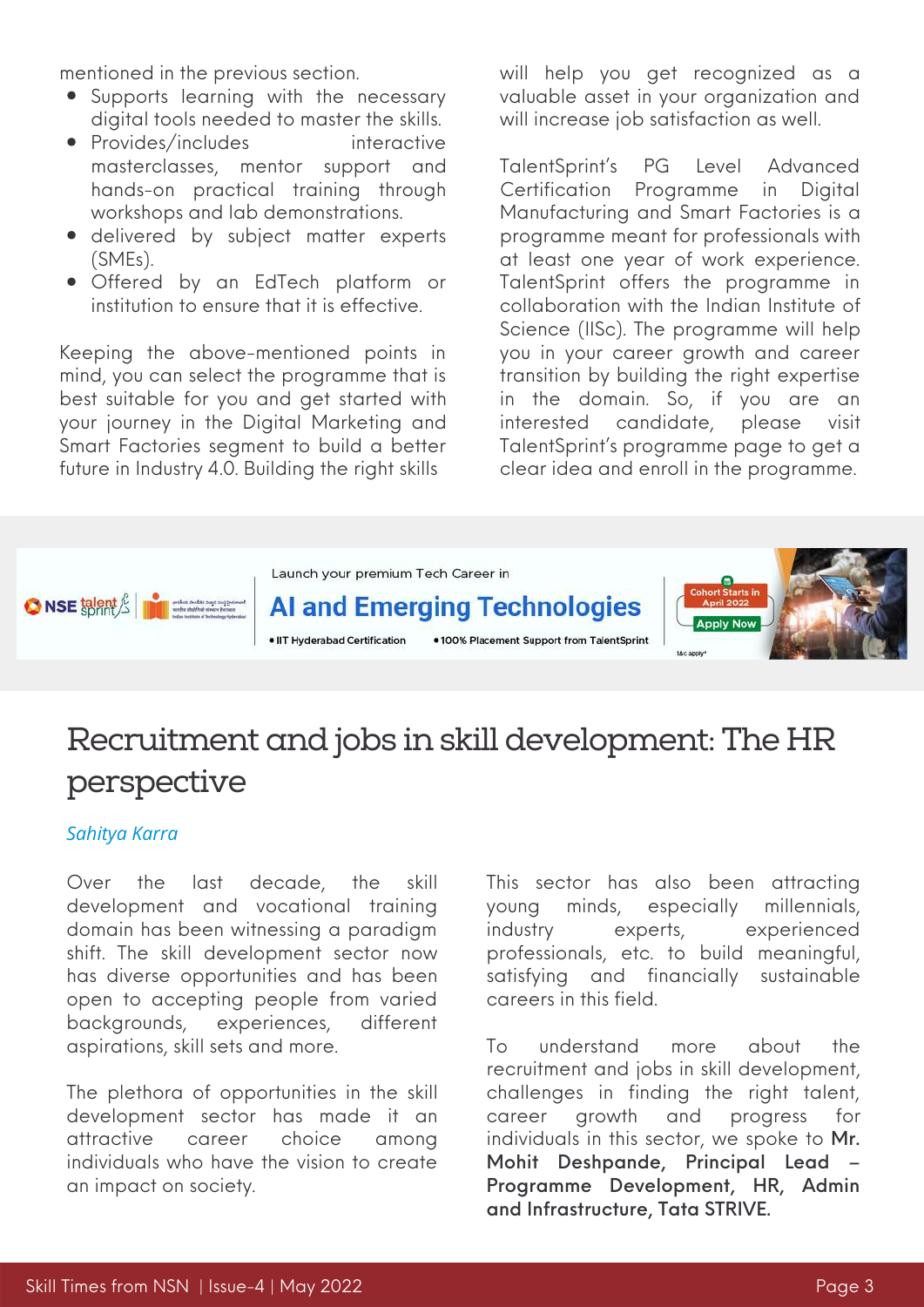Q: Reflecting on your experience at Tata STRIVE, what is exciting about being in the domain of skill development and vocational training?

A: Most exciting part is that we are working towards creating better livelihoods for the individuals who lack opportunities. Vocational training linked to a few industries helps the learner visualise jobs and create aspirations in their minds about future growth. When it comes to entrepreneurship, it opens up various avenues for youth that create sustainable business practices for themselves and job opportunities for many others. Skilling is one of the most important nation-building activities from a sustainability and impact perspective. I am very proud to be working in this area and creating several opportunities for the people.

### Q: How is the response to job openings at Tata STRIVE? Are there any challenges you face in the hiring process?

A: The responses to the job advertisements have been encouraging. We hire people from different domains ranging from partnerships to facilitation across various domains. However, there are a few challenges we face during the hiring process. We are finding it difficult to find the right expertise in digital domain courses like Cybersecurity, Full Stack Developer and niche domain/courses like modular furniture. So, for such niche domains, it is difficult to find trainers who have the perfect blend of facilitation as well as industry experience. Also, in some remote areas even though there is demand for certain courses, there is difficulty in finding the right candidates for certain job roles.

Q: What are some of the common expectations from the candidates or job aspirants for various roles in the domain of skill development and livelihood enablement?

Mohit Deshpande, Principal Lead - Programme Development, HR, Admin and Infrastructure, Tata STRIVE



A: While domain expertise is important to understand and deliver quality training, we majorly look for five behavioural competencies –

- Stakeholder management 1.
- Agility 2.
- Solution mindset 3.
- Delivery excellence 4.
- 5. Efficiency

These are the five competencies we look for in the candidate. Apart from these competencies, at the senior level, we also look for empathy and influencing skills.

### Q: What is the career path for trainers, mobilizers, managers and for other individuals to grow at Tata STRIVE in the skilling and TVET space?

A: There are a lot of different streams wherein an individual can grow. If we take an example of the Operations department, there are several roles ranging from mobilization to facilitator role. A facilitator can eventually graduate to a Project Manager or a Centre Manager.

If team management and target orientation are exciting for an individual, he/she can take up a leadership role in operations which are Cluster Managers and other regional level roles. There is also a lot of thrust on having a placement team in place and there are many job roles in the placement domain at both regional and national levels.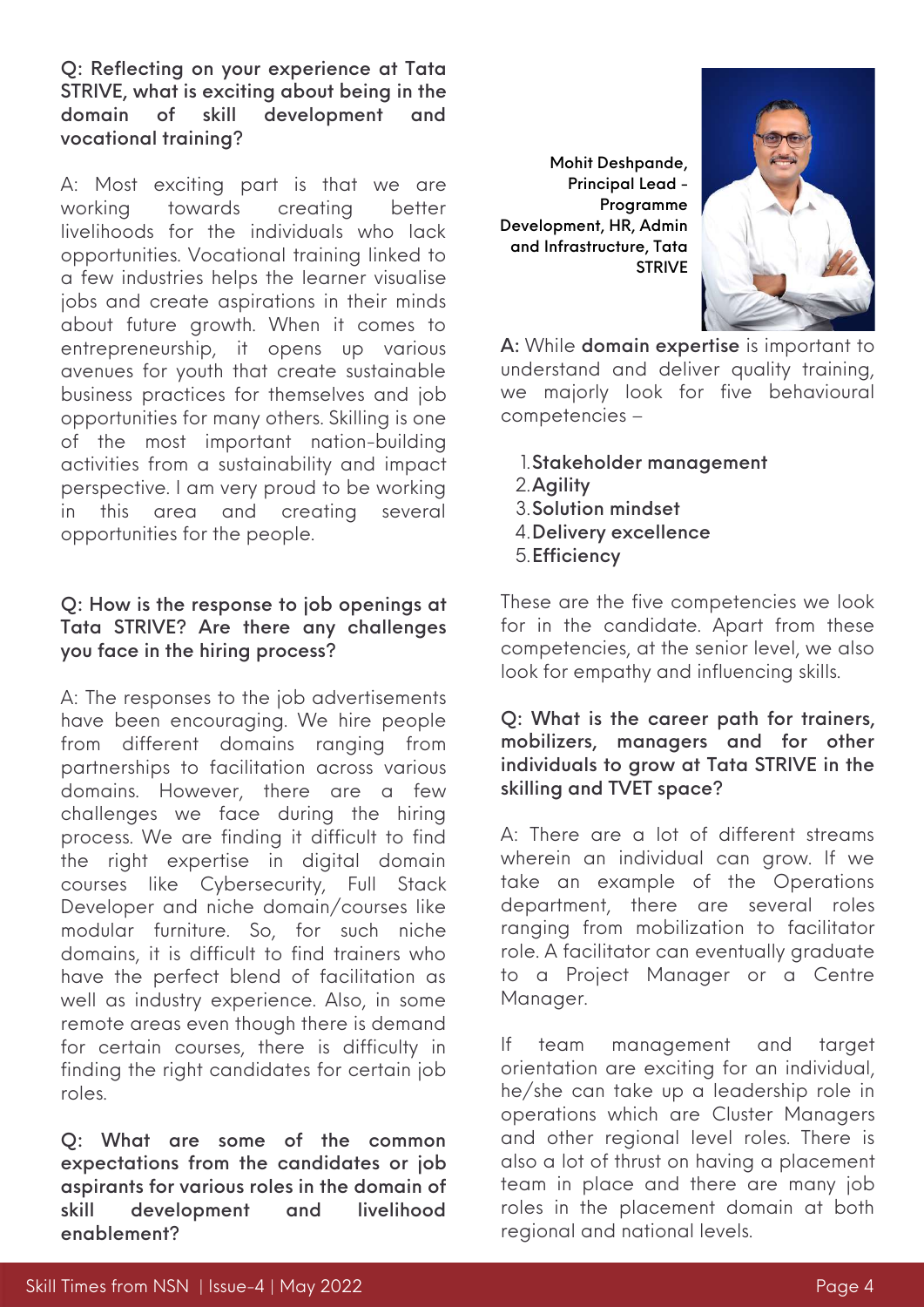If someone wants to grow and become a subject matter expert. Then we have roles such as content writers, quality assessors, and specialist facilitators with their experience.

There are also roles in talent development, for training our internal employees. Hence, depending upon an individual's interest, one can choose a role.

#### Q: Do you also see people from the industry joining these roles?

A: It will be a great help if the industry practitioners join us, as they come with hands-on experience. They can help the learners to visualise and explain in a much better way. With few platform skills, industry experts can be a great asset to

to meet and interact with the stakeholders. For facilitators, the Train the Trainer programme is conducted for 8 to 10 days. In these 10 days of rigorous training, we provide platform skills, skills related to the technology and basic know-how skills are taught.

Apart from that, there are a couple of mandatory certification programmes expected from the employees:

- Tata Code of Conduct
- POSH Awareness Training
- **Defensive Driving Training**

Earlier, training used to be in the classroom but after the COVID-19 pandemic, we started with the blended mode of learning.



the organisation. It would definitely be beneficial if people from the industry could spare some time to train our learners at least once a week.

Q: What are some of the training programs and how often do you conduct them for fresh recruits and for those who've been on the job?

A: We have a customised induction programme, where the fresh recruits get

#### Q: Are there any other points you would like to share?

A: I would say that the development sector is indeed an exciting area to work in. Whatever we do here has a direct correlation with creating an impact and enabling livelihoods for people. At Tata STRIVE, we believe in creating a unique impact and experience for the employees. We also understand the need to stay connected. During the COVID-19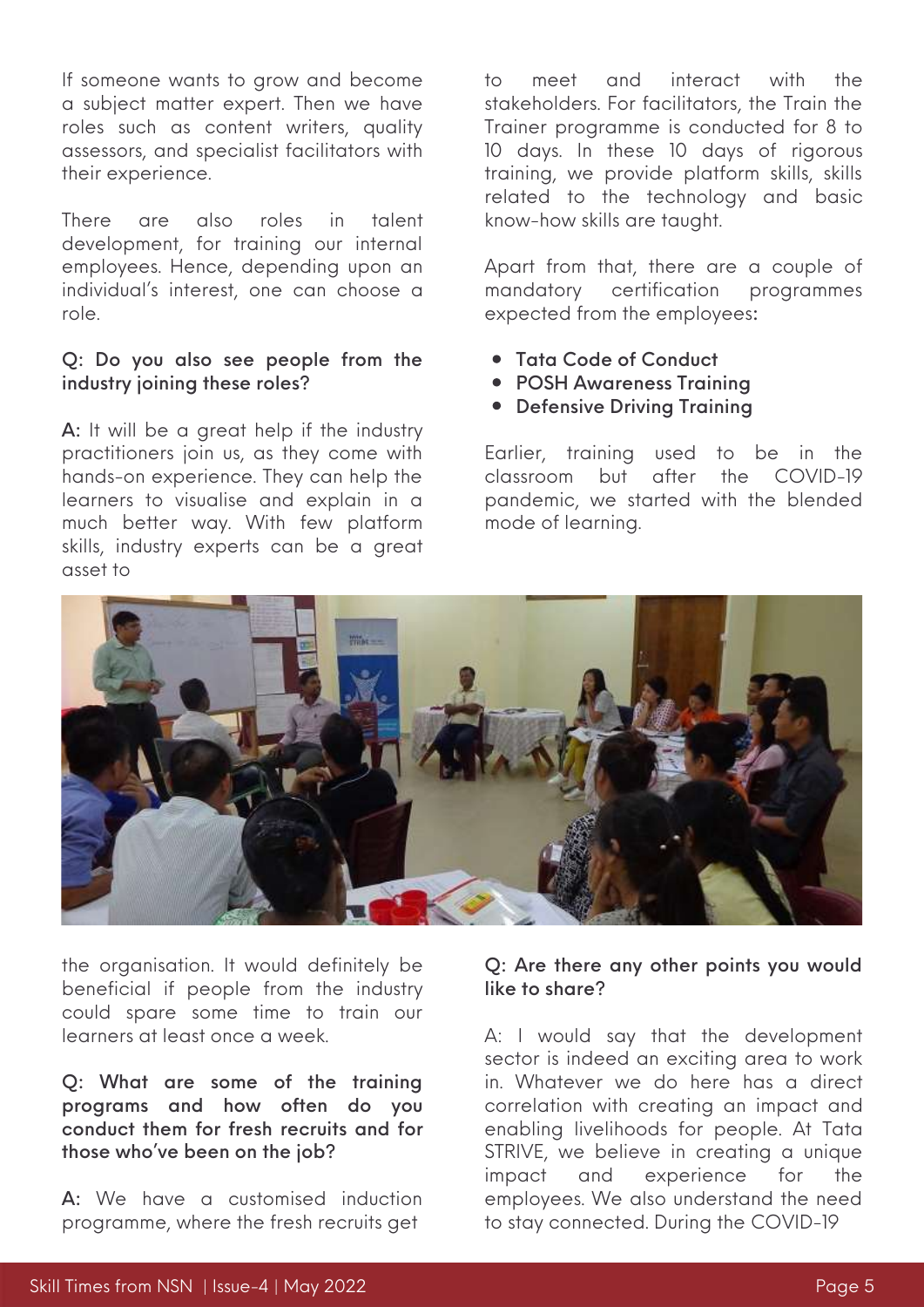our employees were spread across 20 plus states and stayed connected. We ensured to begin drives from interest groups and divided 300 employees to each drive like fitness drive, photography drive, etc.

From a knowledge perspective, we conduct several SME sessions. This helps them stay connected with the industry.

We have a training calendar that caters to the work of employees. At Tata STRIVE, we believe that learning is an individual's responsibility.

So every employee must spend at least 60 hours learning each year. Our team facilitates different courses and certifications and this also improves workplace effectiveness.

During the COVID-19 pandemic, we also provided one-to-one counselling support, and peer-to-peer recognition and promoted a culture of recognition. Our leadership team also understands the importance of employee engagement and enthusiastically participates to encourage our employees to stay resilient.

## Learn more about Tata STRIVE'S initi[a](https://www.nationalskillsnetwork.in/tata-strive/)tives in Skill [Development!](https://www.nationalskillsnetwork.in/tata-strive/)



### Top 5 reasons why phygital model is the future in skill development

### *Chiranjiv Guha*

Till recently, it was almost impossible to imagine that practical training for skillbased vocational courses could be delivered online, so effectively! Thanks to the push from COVID-19, the impetus to adopt digital technology in combination with traditional training methods has helped us re-imagine skilling in many new ways.

It was not just the pandemic that made us rethink the way skill training was imparted, the new National Education Policy (NEP) 2020 also calls upon accelerating skill-based training through "blended learning" or in a "phygital mode". Phygital learning, in simple words, is the amalgamation of physical and digital environments or platforms of learning.

appropriate and quality content as per National Skill Qualification Framework (NSQF) levels, with scope for rigorous hands-on training along with reliable testing and assessments, together, is a challenge. Achieving this with speed, scale and sustainability in vocational and skill development space, is something that needs conscious and continuous efforts. The solution to this challenge lies in a phygital model.

The Phygital model in skill development can be a potential game-changer in reimagining vocational education making it more accessible, affordable and aspirational.

Here's why:

The new-age phygital learning and assessment solutions help in

However, finding the right blend of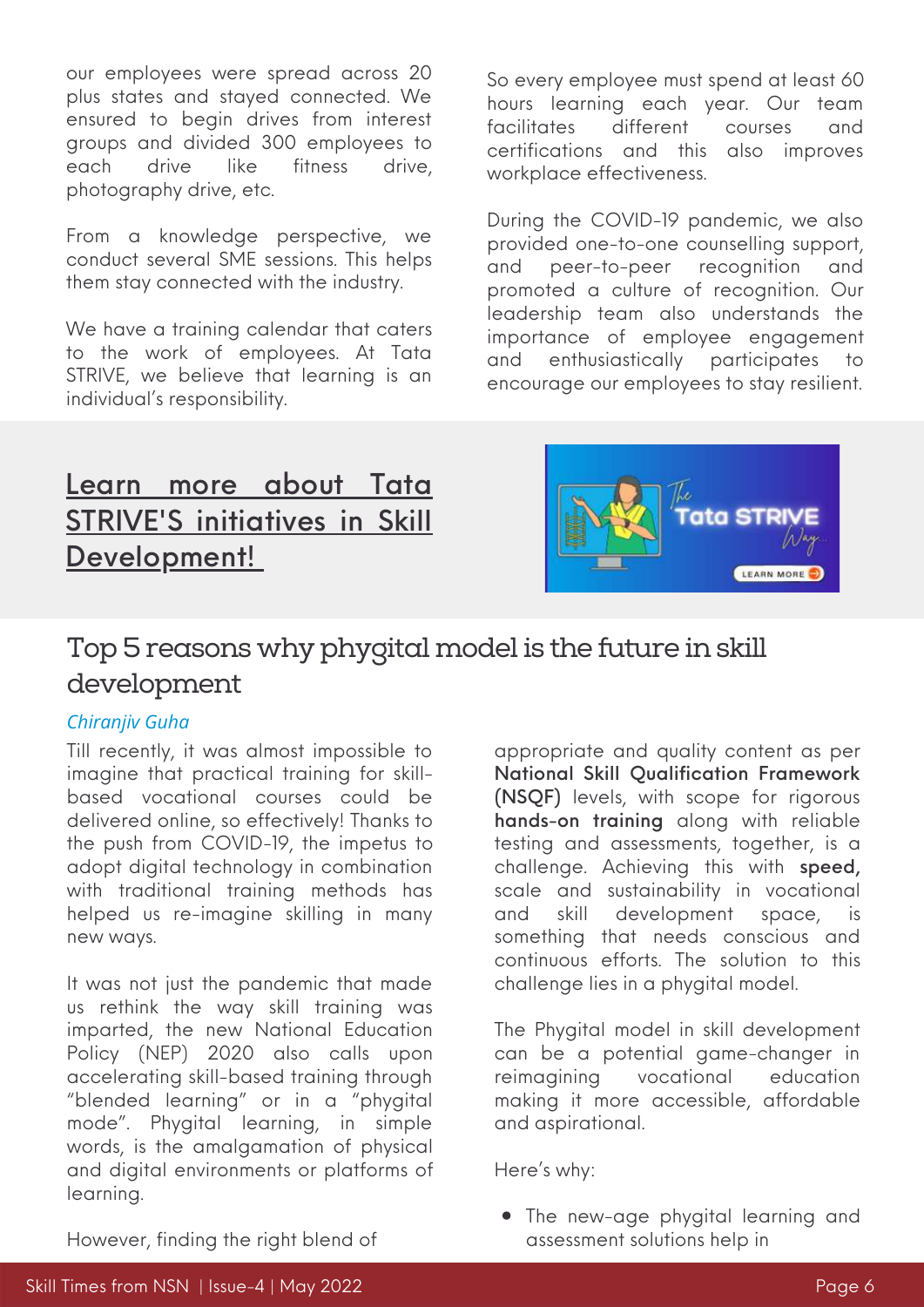addressing some of the challenges in the present models.

An increasing number of training providers, technical training institutions, State governments, academic institutions and others in the ecosystem are adopting phygital model to deliver skill courses.

Let us explore the top five reasons why training partners and skills enablers need to adopt phygital model in skill development.

### 1.Affordable, accessible, scalable learning in a secure environment

Leveraging technology, we are able to take the learning environments beyond the four walls of classrooms. Along with enhanced accessibility, affordability has also been increased among learners – enabling anytime-anywhere learning.

For institutions, phygital model has been a blessing which is enabling them to scale beyond their campus by delivering the same high-quality training, benefitting a greater number of eligible aspirants.

TCS iON plays a critical role in **building** ecosystem partnerships with all key stakeholders in the skill development space. This is achieved by disseminating the best industry-relevant learning, leveraging key strengths of the partners, combined with its robust, secured and trusted digital platform.

### 2. Quality content with standardized delivery through phygital model

Phygital model of training and content delivery promises standardized training delivery to the students, through quality content. The content is delivered on a digital platform in the form of live lectures and digital self-learning resources along with efficient academia and industry connect.

At the same time, the hands-on sessions for practical training happen at the last mile training centres and/or leverage the digital platform capabilities.

These are complemented with digitized study guides, remote proctored or internet-based assessments, live interactive sessions with industry leaders, etc. This enables learners to access the training content, active participation in expert sessions in a seamless manner, ensure standardized knowledge dissemination, making the learning holistic in nature.

### 3. Personalized skill training

Through phygital model, students can have access to personalized learning driven by interest and aptitude, enabled by adaptive learning mechanisms. The innovative flexible pedagogical structures in phygital mode are developed to suit the needs of varied learner profiles, breaking geographical and demographic barriers. This enables learners to acquire appropriate and industry-relevant skillsets, with flexible learning hours.

Further, this model provides learners, access to practice assessments with personalized real-time reports and analytics for self-evaluation and continuous skills competency check, highlighting the scope for improvement. This motivates continuous upskilling, reflecting industry needs.

#### 4. Workplace readiness of students

Training in a phygital model helps learners to develop the domain skills and also nurtures digital skills. Therefore, through a phygital model, inclusive of workplace experience, vocational competence and critical employability skills, positively influence the readiness of the learners' professional careers.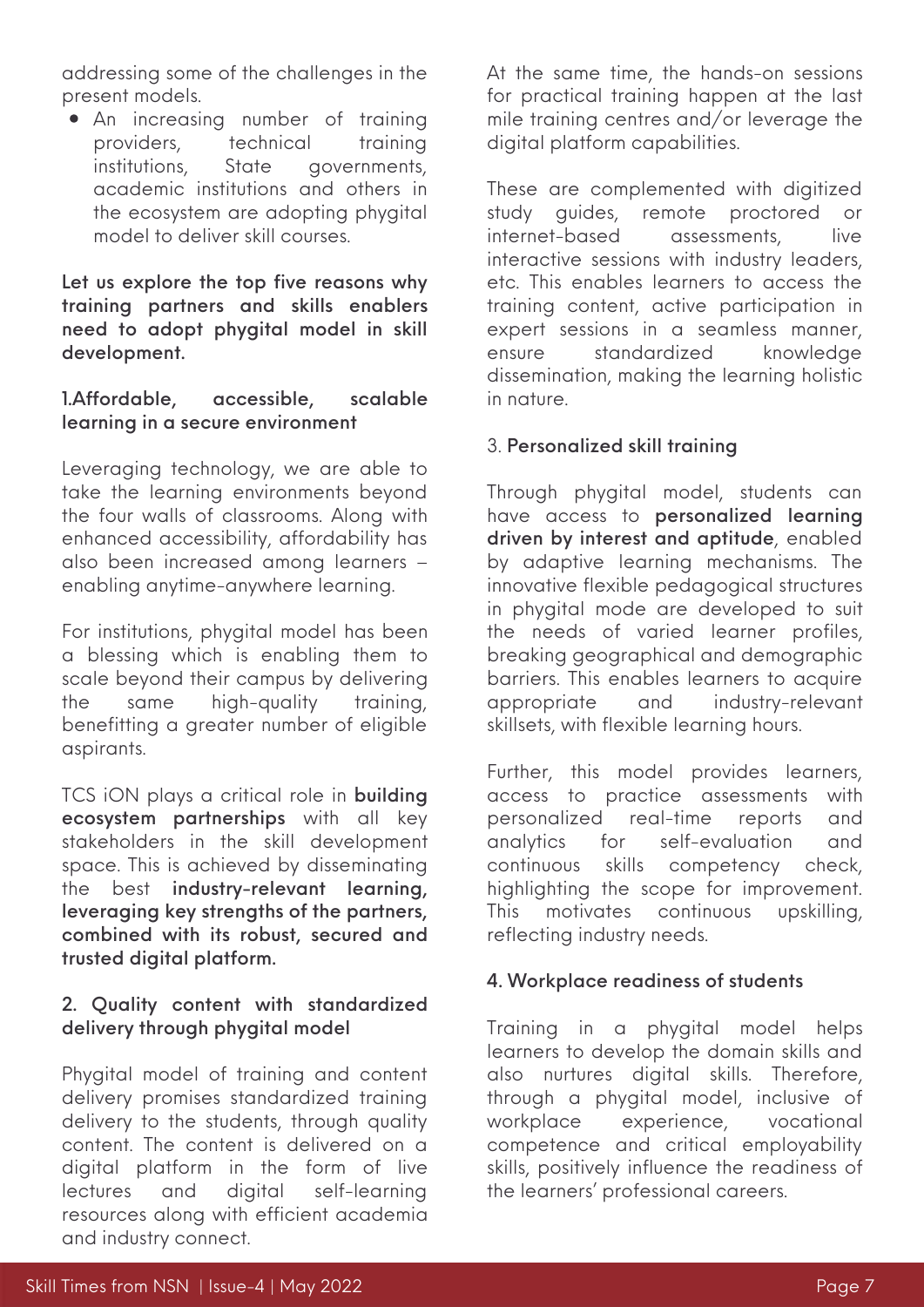This model also ensures that today's learners are well exposed to various learning media and better prepared for their tomorrow's careers. The TCS NQT (National Qualifier Test), drives dual democratization of skills and jobs, capturing all these abilities of learners and reflecting the same to potential employers.

### 5. Holistic learning environment to achieve desired outcomes

Phygital learning takes an end-to-end approach. From learning by accessing standardized digital content with additional reference learning materials to getting trained through hands-on practice sessions; from engaging with instructors, subject matter experts from industries and peers, to accessing different assessments, certifications and job opportunities, etc.

The holistic learning environment integrated with a network of last-mile connect of institutions, offering hands-on exposure enriches the learning experience.

The outcomes of phygital learning model are improved engagement in capturing the interest of learners and motivating them to continue learning in both aspects, industry and academia.

TCS iON has been partnering with renowned academic institutions (viz. higher education institutions or skill training institutions), industry leaders and content development players, to take the best-in-class learning to every district through its last-mile learning practice and assessment centres, making it accessible to every youth of the country.

Simultaneously, this model is also helping the institutes to generate an additional revenue stream leveraging their existing expertise and infrastructure and enhancing their capacities continuously, leading to more sustainable operations.

TCS iON will be glad to onboard institutions, that aspire to join the journey in making phygital learning available, accessible and successful with scale!

### **Click here to know more about programs offered by TCS [iON](https://www.nationalskillsnetwork.in/tcs-ion/) in technical and vocational education – <https://learning.tcsionhub.in/hub/ve/>**

**For more information about TCS iON phygital model for vocational education, please email at [tcsion.ve@tcs.com](https://www.tcsion.com/dotcom/TCSSMB/)**



Chiranjivi Guha, Partnerships Lead, TCS iON, Tata Consultancy **Services** 



Get connected and contribute to the evolving ecosystem in skill development Subscribe to NSN's YouTube channel - <https://www.youtube.com/c/NationalSkillsNetworkNSN> Subscribe to NSN's e-magazine - <https://www.subscribepage.com/e0g5h6>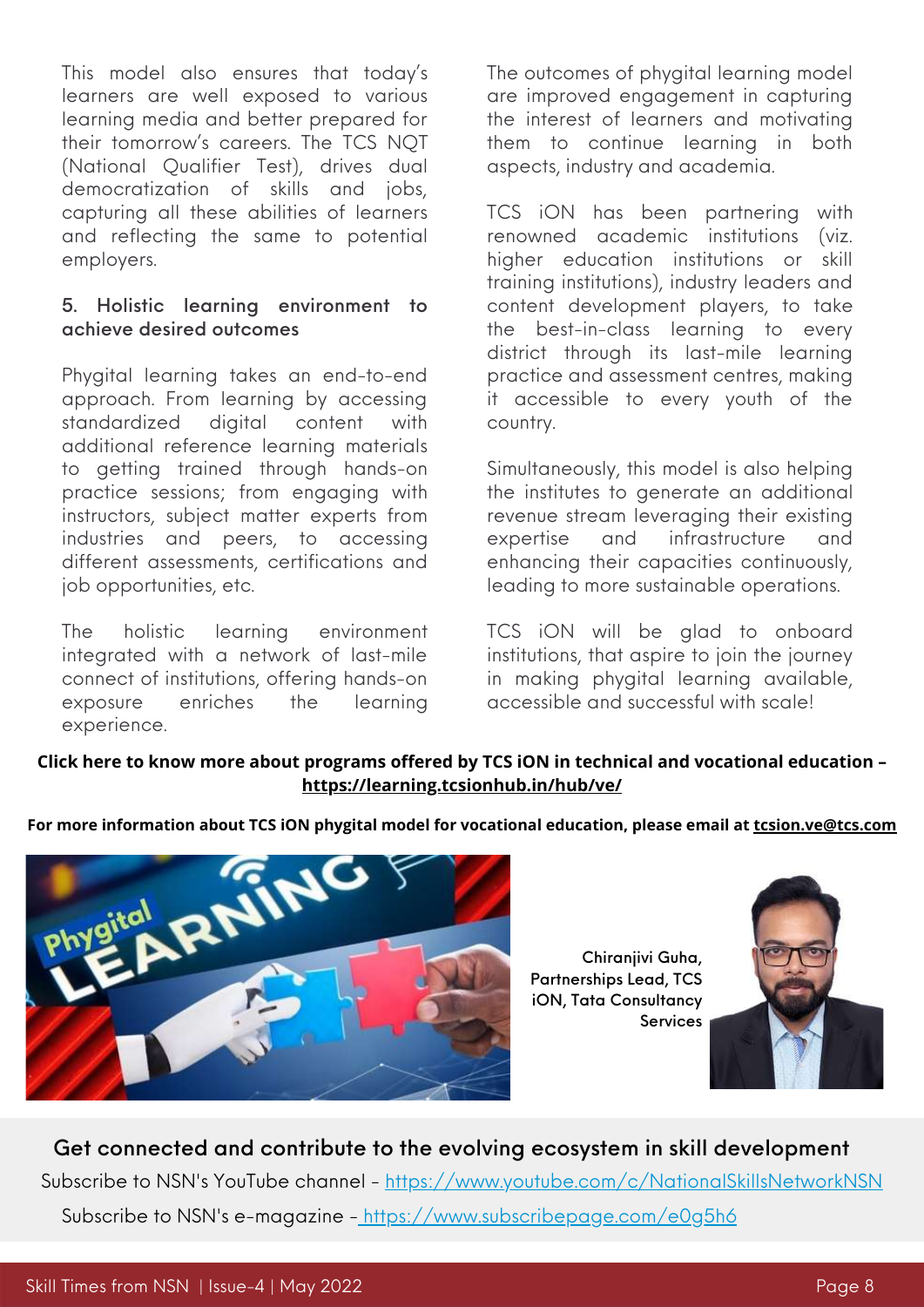# Recent initiatives, trends and more

### Skill development and capacity building in the furniture and fittings industry

### *Pranathi Kolikapudi*

The furniture industry in India occupies the largest share in the home furnishing market. However, the furniture and fittings industry's scope is not just limited to home furnishing and carpentry but goes beyond that.

The Government of India has also identified the furniture industry as a key to expanding the reach of 'Make in India' goods across the world. Over the decades, the furniture industry has been providing several employment and entrepreneurship opportunities. [Read](https://www.nationalskillsnetwork.in/skill-development-and-capacity-building-in-the-furniture-and-fittings-industry/) more



ANTTE in association with CSION offers

Future ready programmes now accessible anywhere across India through phygital model Know More

### An orientation workshop on skill development and vocational education in India



Registrations are now open for the 3rd batch of the workshop - "Skill development and vocational education in India: An orientation workshop".

Date: 07 May 2022

Time: 10:00 AM to 01:00 PM

Pay and register for the workshop: [https://www.nationalskillsnetwork.in/w](https://www.nationalskillsnetwork.in/workshop/) orkshop/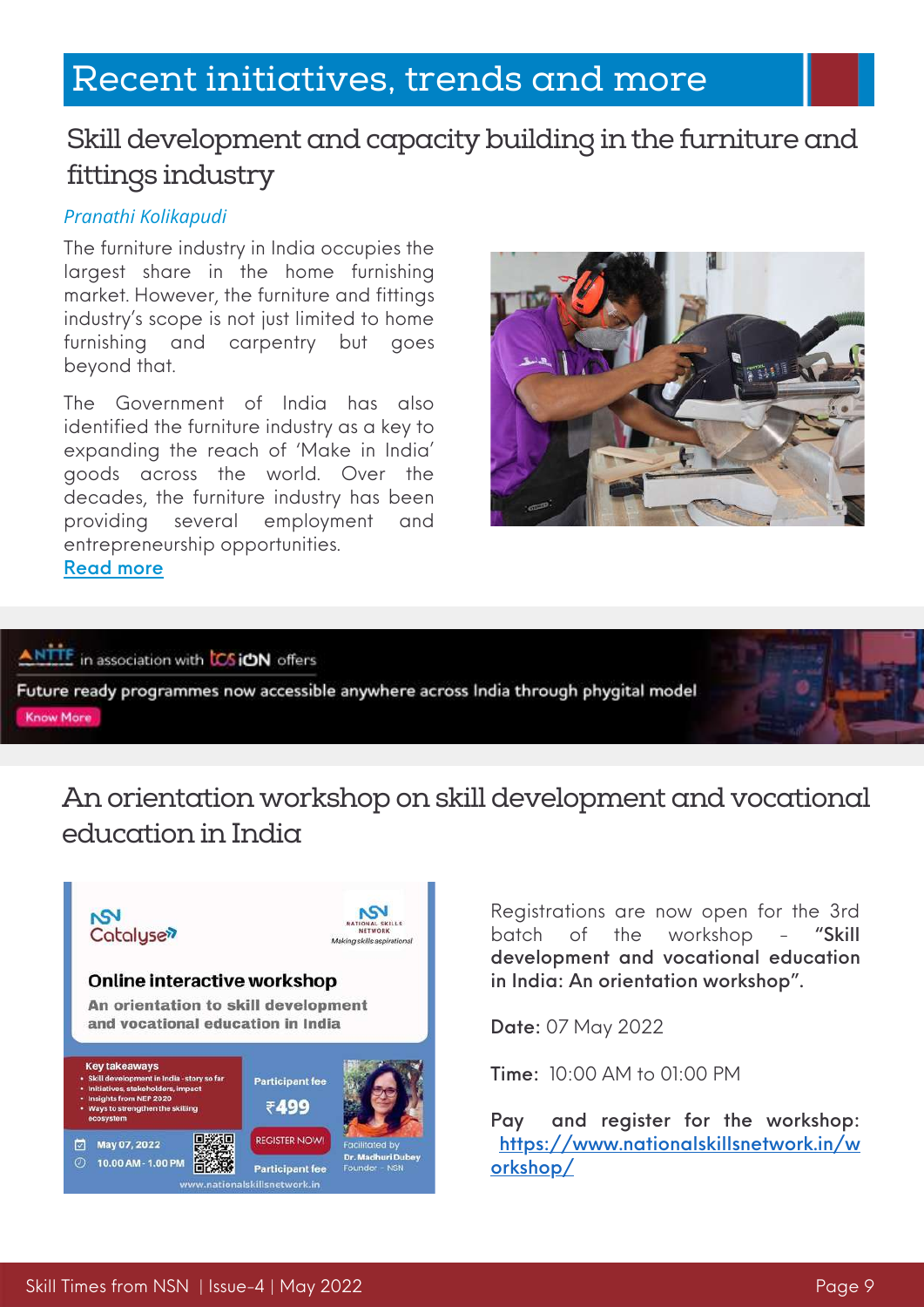# Conversations with CEOs

### How Paints and Coatings Skill Council promotes skilling and capacity building

*Pranathi Kolikapudi*



Painting is not just a child's hobby but can also become a career option with the right set of skills and training. And the Paints and [Coatings](https://www.pcsc.in/) Skill Council is promoting skill development and entrepreneurship in the sector to make it more aspirational for the youth through various initiatives.

To know more about the skill development initiatives and the scope of the paints and coatings sector in terms of jobs and careers, we conversed with Mr Jagadish Acharya, CEO, Paints and Coatings Skill Council. [Read](https://www.nationalskillsnetwork.in/how-paints-and-coatings-skill-council-promotes-skilling-and-capacity-building/) more



Re-igniting the Skilling Landscape in India

# NSN Connect 2022 – Re-igniting the Skilling Landscape in India - Episode 8

*Pranathi Kolikapudi*





NSN Connect 2022 on Re-igniting the skilling landscape in India is an initiative by Team NSN to learn about these areas.

The esteemed guest of the eight-episode series is Mr. Rajesh A R, CEO, LabourNet who is a thought leader and domain expert who will share his experience and expertise on various aspects that are crucial to re-ignite the skilling landscape in India.

The 8th episode of the series broadly focuses on "connecting skills with entrepreneurship".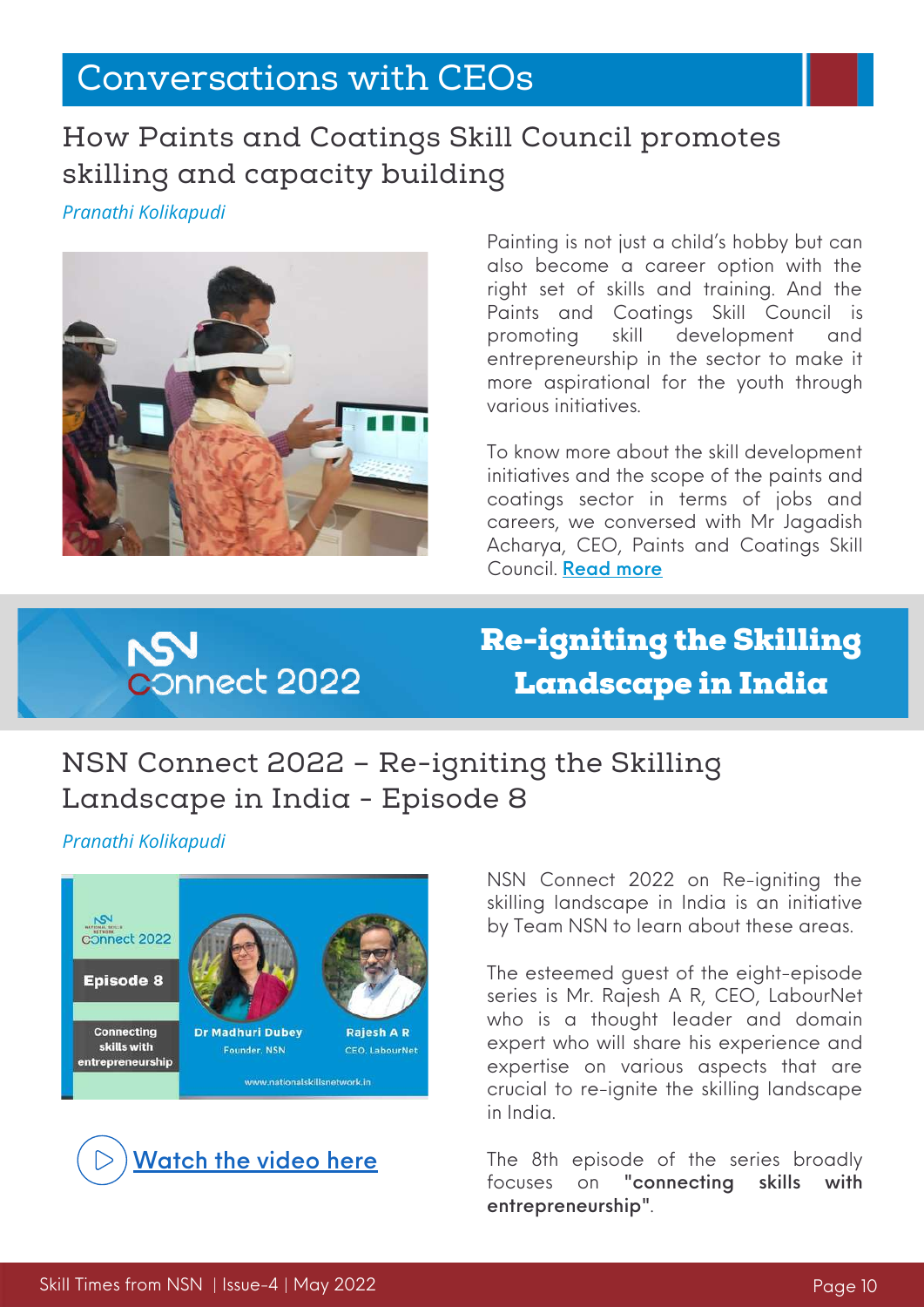# Meet this NTTF alumnus who strongly believes in continuous learning and upskilling

*Pratyusha Tripathy*



For the last six decades, Nettur Technical Training Foundation [\(NTTF](https://www.nttftrg.com/)) has been leading technical education from the front. The pioneering institute has created many leaders and a majority of NTTF alumni have embarked on the journey to build successful careers.

NTTF provides industry-relevant training to create skilled youth by making them industry-ready. Apart from educational and technical training, NTTF inculcates strong values like patience, persistence and perseverance which help the students to excel in every field.

### [Read](https://www.nationalskillsnetwork.in/meet-this-nttf-alumnus-who-strongly-believes-in-continuous-learning/) more

### A journey towards excellence: Aspirational career growth of NTTF – JNTC Gopalpur alumni

*Pratyusha Tripathy*

### A journey towards excellence: Aspirational career growth of NTTF - JNTC Gopalpur alumni







www.nationalskillsnetwork.in

NTTF – JNTC (J N Tata Technical Education Centre, Gopalpur) is a collaborative venture of Tata Steel and NTTF, transforming technical training in Odisha since 2005.

In this Skill Talk, Team NSN presents the journey of some such talented and highly successful alumni. Read on to relive their journey as NTTF alumni.

#### [Read](https://www.nationalskillsnetwork.in/aspirational-career-growth-of-nttf-jntc-gopalpur-alumni/) more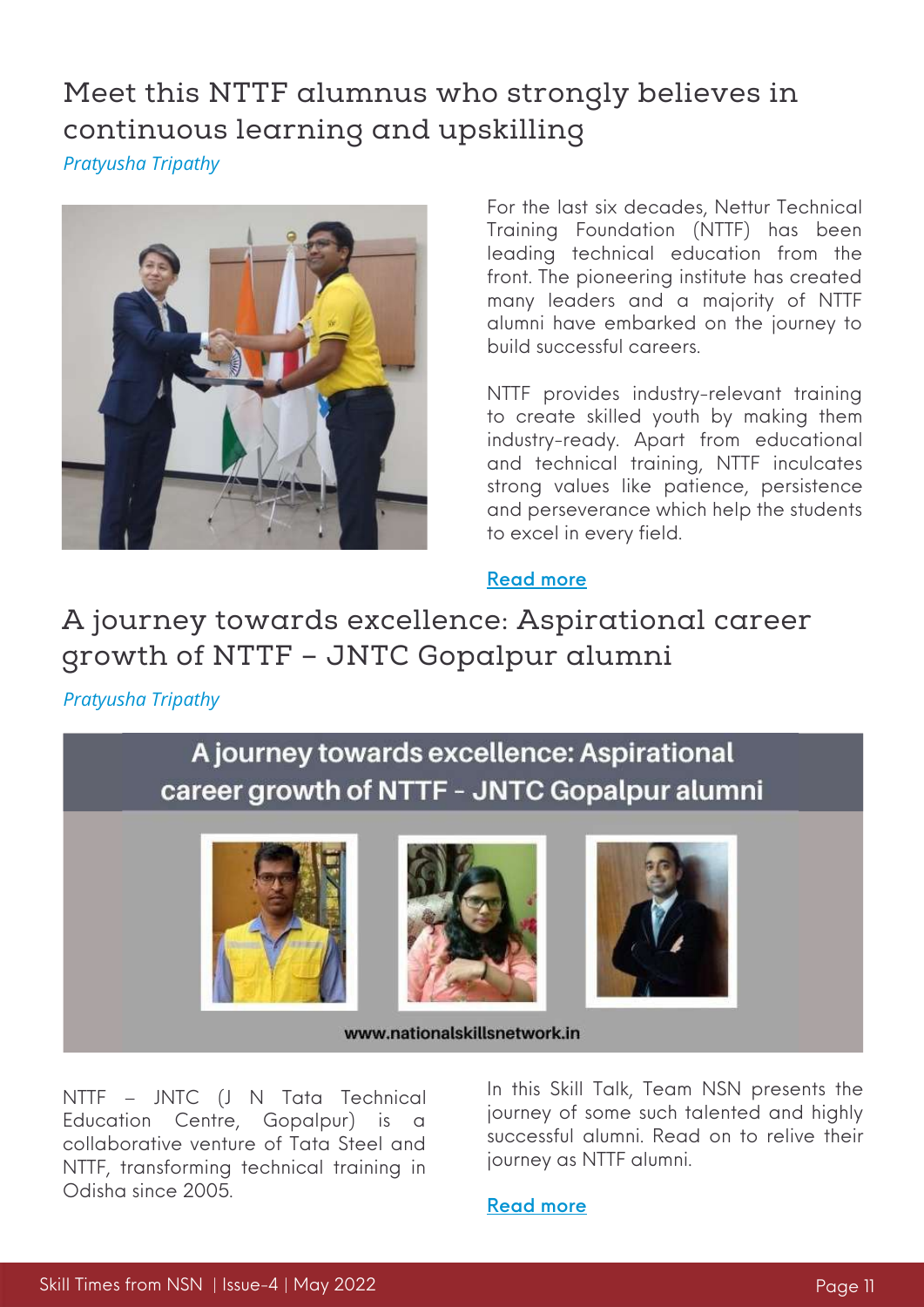### B.Voc. courses in fashion design: Why you should consider it?

*Pranathi Kolikapudi*



Are you someone who has an interest in fashion design and always tries to create new designs? Are you wondering how you can turn it into your career? There are many institutes and universities that offer courses in fashion design, retail, virtual merchandising and many more. The apparel industry never goes offground as the designs and styles keep revamping to new demands.

#### [Read](https://www.nationalskillsnetwork.in/b-voc-courses-in-fashion-design-why-you-should-consider-it/) more



### Workshop learnings and outcomes: Skill development and vocational education in India

#### *Team NSN*



National Skills Network (NSN) has successfully launched and organised an online interactive workshop series called the "NSN Catalyse". The first workshop in this series is titled "Skill development and vocational education in India: An orientation workshop".

The interactive workshop had carefully curated activities to lead to intellectual discussions and debates. The participants of the workshop interacted and enthusiastically participated in the workshop.

#### [Read](https://www.nationalskillsnetwork.in/workshop-learnings-and-outcomes-skill-development-and-vocational-education-in-india/) More